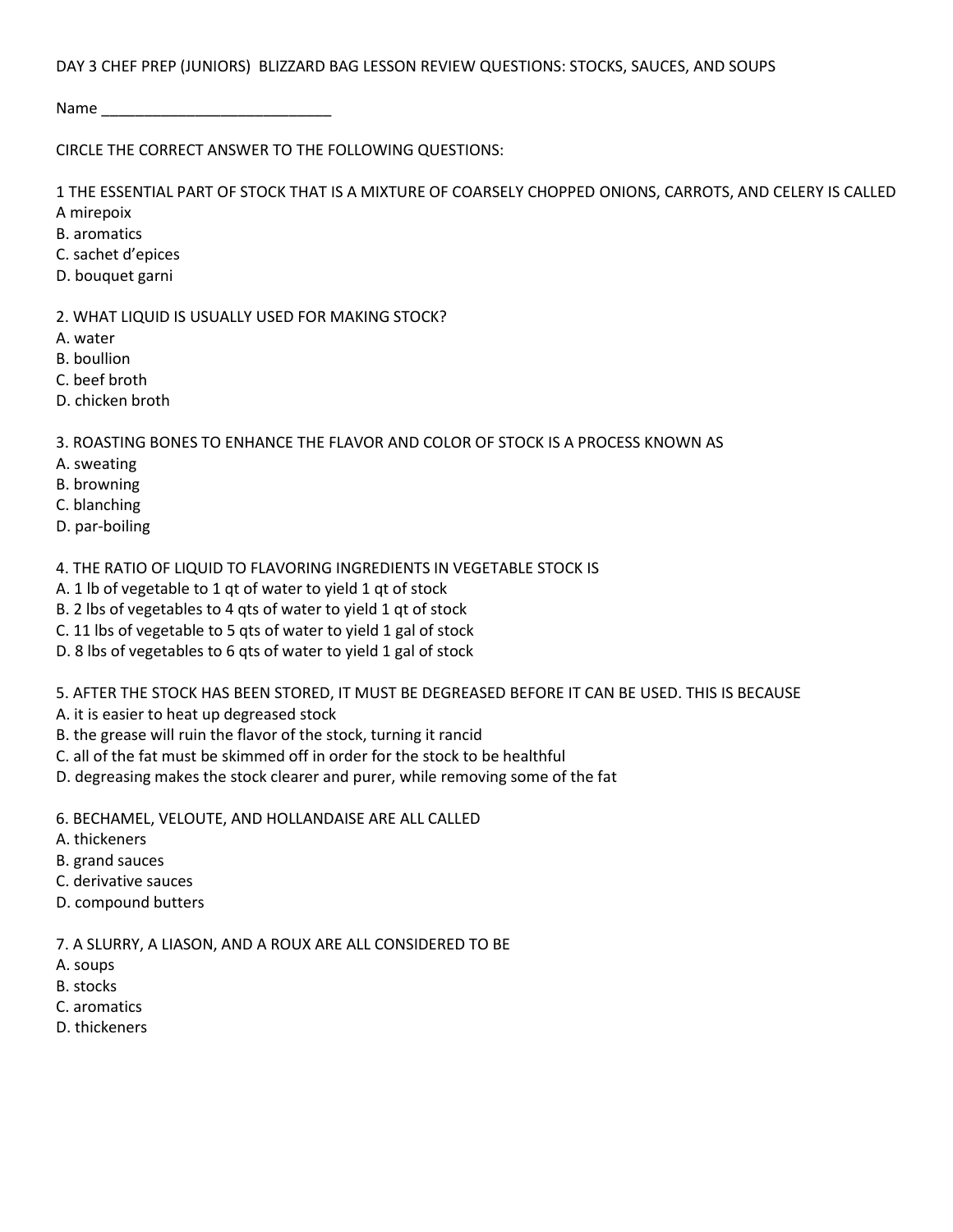8. WHAT IS A MIXTURE OF EGG YOLKS AND HEAVY CREAM THAT ADDS A RICH FLAVOE AND VELVETY SMOOTHNESS TO A SAUCE WITHOUT MAKING IT TOO THICK?

A. slurry

B. liason

C. hollandaise

D. compound butter

9. STOCKS, BROTHS, AND CONSOMMES ARE ALL \_\_\_\_\_\_\_\_\_\_\_\_\_\_\_\_\_\_\_\_\_\_\_\_\_\_\_\_ SOUPS.

A. clear

- B. thick
- C. pureed
- D. bisque

10. THICK SOUPS CAN BE THICKENED WITH A. cream B. cornstarch C. bouquet garni

D. compound butter

11. DESCRIBE THE FOUR IMPORTANT PARTS OF A STOCK.

12. YOU ARE RESPONSIBLE FOR COOLING A LARGE AMOUNT OF CHICKEN STOCK. HOW WILL YOU DO THIS?

13. WHY IS IT IMPORTANT TO COOL A SOUP OR STOCK BEFORE STORAGE? WHY NOT JUST PUT IT IN THE COOLER WHILE IT IS HOT?

14. NAME EACH OF THE GRAND SAUCES

- 1
- 
- 2
- 3
- 
- 4